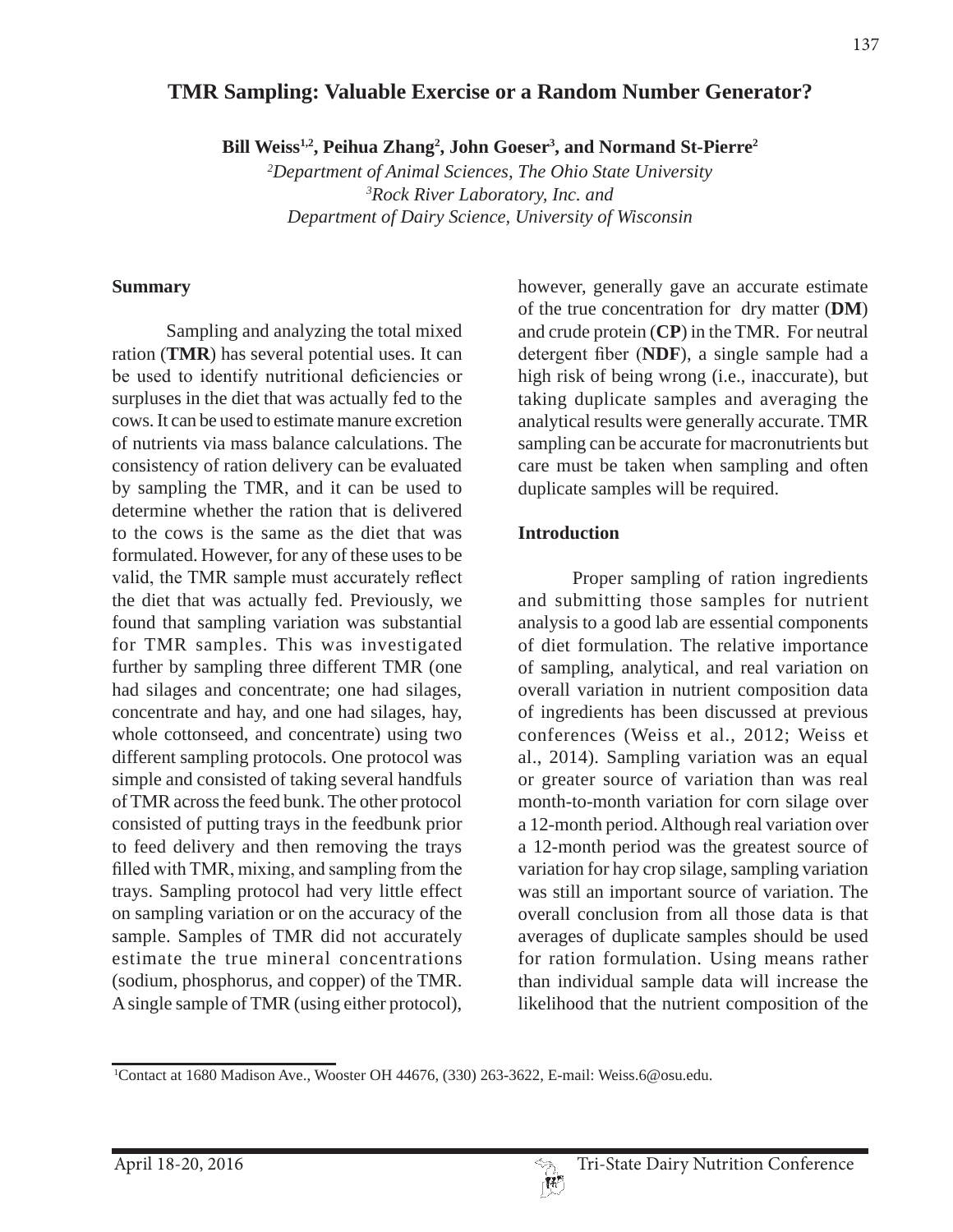actual diet is reasonably close to formulation specifications.

 Ingredients are sampled and analyzed mainly to provide data for diet formulation. TMR are sampled and analyzed for other reasons, including monitoring consistency both within a feedbunk and day-to-day, evaluating the feeder and TMR mixer, and determining whether the nutrient composition of ingredients within the TMR may have changed. Because of the different use of TMR composition data compared with ingredient composition data, sampling protocols and schedules developed for ingredients may not fit TMR sampling.

# **Why Sample a TMR ?**

*1. Assessing within bunk variation in nutrient delivery*. Ideally, the nutritional composition and physical form of a TMR is consistent within a pen (the portion of the TMR that was delivered first should be very similar that which was delivered last). Numerous factors affect consistency of TMR delivery, and these were discussed at a previous conference (Oelberg, 2015) and will not be discussed here. When evaluating consistency of delivery, samples are taken at various locations across the bunk, analyzed for something and then the variation is calculated. This measure of variation is compared to a benchmark to determine whether the TMR is consistent across the pen. A basic premise of this approach is that the variation between samples is caused by location and not sampling. Sampling variation refers to the difference between two samples taken in the same location within a feed bunk. If that variation was similar to the variation between samples taken at different locations within the feed bunk, you would not know whether diet delivery was inconsistent (i.e., location in

the bunk really affects composition) or if the sampler was not very good at taking representative samples. Therefore, if your objective is to evaluate consistency, multiple samples at multiple locations within the feed bunk should be taken so variation caused by sampling and location can be partitioned.

- *2. Assessing day-to-day consistency of TMR delivery*. It is unclear at this time whether day-to-day variation in nutrient composition of TMR is important. In a survey-type experiment (Sova et al., 2014), herd average milk production was negatively correlated with day-today variation in  $NE$ , concentration (i.e., high variation was associated with lower herd average production). However in controlled experiments, substantial day-today variation in NDF, forage to concentration ratio, and fatty acids had no major effects on cow productivity (McBeth et al., 2013; Weiss et al., 2013; Yoder et al., 2013). Nonetheless, if your objective is to evaluate day-to-day variation in nutrient delivery, sampling variation must be separated from variation caused by day. To do this, multiple samples must be taken each day over multiple days. This will allow you to determine whether day is the source of variation or if the observed variation is simply an artifact of sampling (or more likely both sources are probably important).
- *3. Determining whether the delivered ration matches the formulated one*. The nutrient composition of commonly fed forages and many concentrates exhibit substantial within farm variation (Weiss et al., 2012; St-Pierre and Weiss, 2015). Sampling and monitoring TMR composition could be used to suggest when the nutrient composition of a feed or feeds have changed, indicating it is time to re-sample ingredients and re-formulate the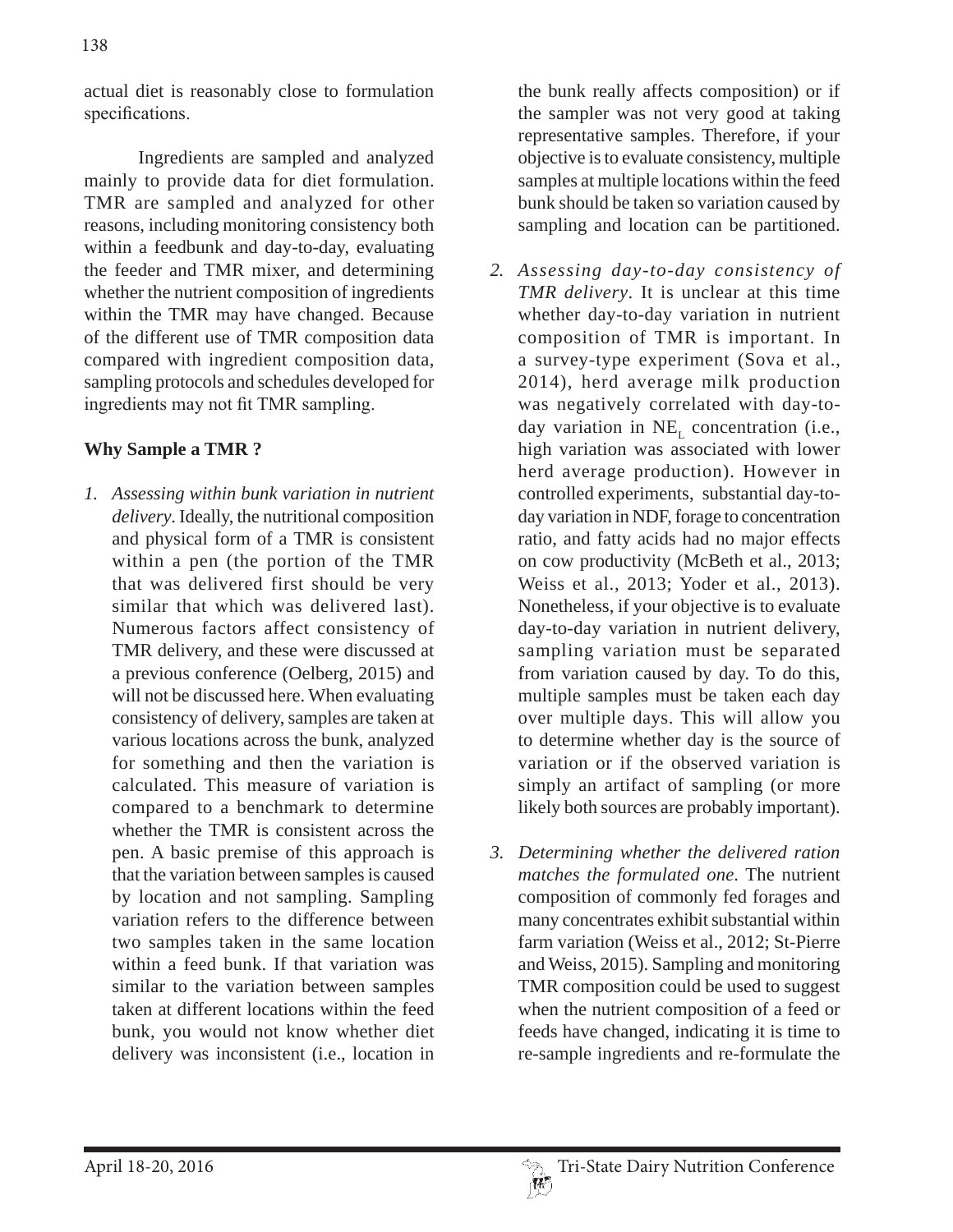diet. In addition to the nutrient composition of the individual ingredients in a TMR, the nutrient composition of a TMR also reflects the recipe that was actually delivered to the pen on that day. Sampling TMR can be used to troubleshoot diets and feed delivery. If a diet is formulated to precisely meet the nutrient requirements for a pen of cows and if the requirement model used is accurate, milk production should decrease if the actual delivered diet provides less nutrients over a period of days than anticipated. Because of feeder errors and scale errors, the delivered diet may differ markedly from the formulated diet even, when the nutrient composition of the individual ingredients has not changed. Sampling a TMR, if the results accurately reflect the delivered diet. could help a nutritionist identify nutrient deficiencies or feed delivery problems. To make valid conclusions regarding the nutrient composition of the delivered diet, the sample results must accurately reflect the composition of the TMR delivered to the pen. If sampling error is high, a nutritionist may conclude that the delivered TMR is not what was formulated and spend time trying to identify the reason why that occurred, when in reality the TMR was correct; it was the sample that was bad. Conversely, a bad sample could suggest that the TMR is matching specifications when really it does not.

*4. Monitoring nutrient management plans*. On some dairy operations, the amount of P and N excreted in manure must be monitored to ensure compliance with environmental regulations. Accurate sampling of manure is extremely difficult and calculated nutrient balance offers an alternative approach (Castillo et al., 2013). Intake of P or N can be calculated by multiplying feed delivery to the herd times its concentration of P and

N and sampling milk and analyzing that for P and N and then subtracting milk secretion from intake. The remainder is an estimate of the amount of N and P excreted in manure. Measuring the P and N (i.e., CP) in a TMR sample can be used to estimate intake of those nutrients. However, if the sample does not accurately reflect the TMR, the actual nutrient application to soil may exceed a farm's nutrient management plan.

 Using TMR composition data to evaluate diets and troubleshoot nutritional problems has great potential; however, for TMR data to be useful, the nutrient composition of the sample must accurately reflect what was delivered to the pen (i.e., the sample results must be accurate). The recurring theme for all the possible uses of TMR sampling data is that sampling error must be known for you to reach valid conclusions regarding the data.

# **Is Sampling Error a Concern for TMR?**

 Sampling error (or sampling variation) simply means that if you take multiple samples from the same population, you obtain different values (ignoring analytical variation). A population could be a truck load of distiller grains, a pile of silage that will be fed to a group of cows today, or a TMR that was delivered to a pen of cows. With respect to feeds and TMR, sampling error occurs because different particles (which are what are actually sampled) have widely different nutrient composition. A TMR is comprised of particles that vary in density, size, shape, and nutrient composition. A stem of hay is light, long, and is generally high in fiber, whereas a grain of salt is heavy, small, and has no fiber. Because of this, sampling error is a major issue for TMR. From a field study of about 50 dairy farms across the U.S., sampling and analytical variation (because of the design of the experiment, these 2 sources of variation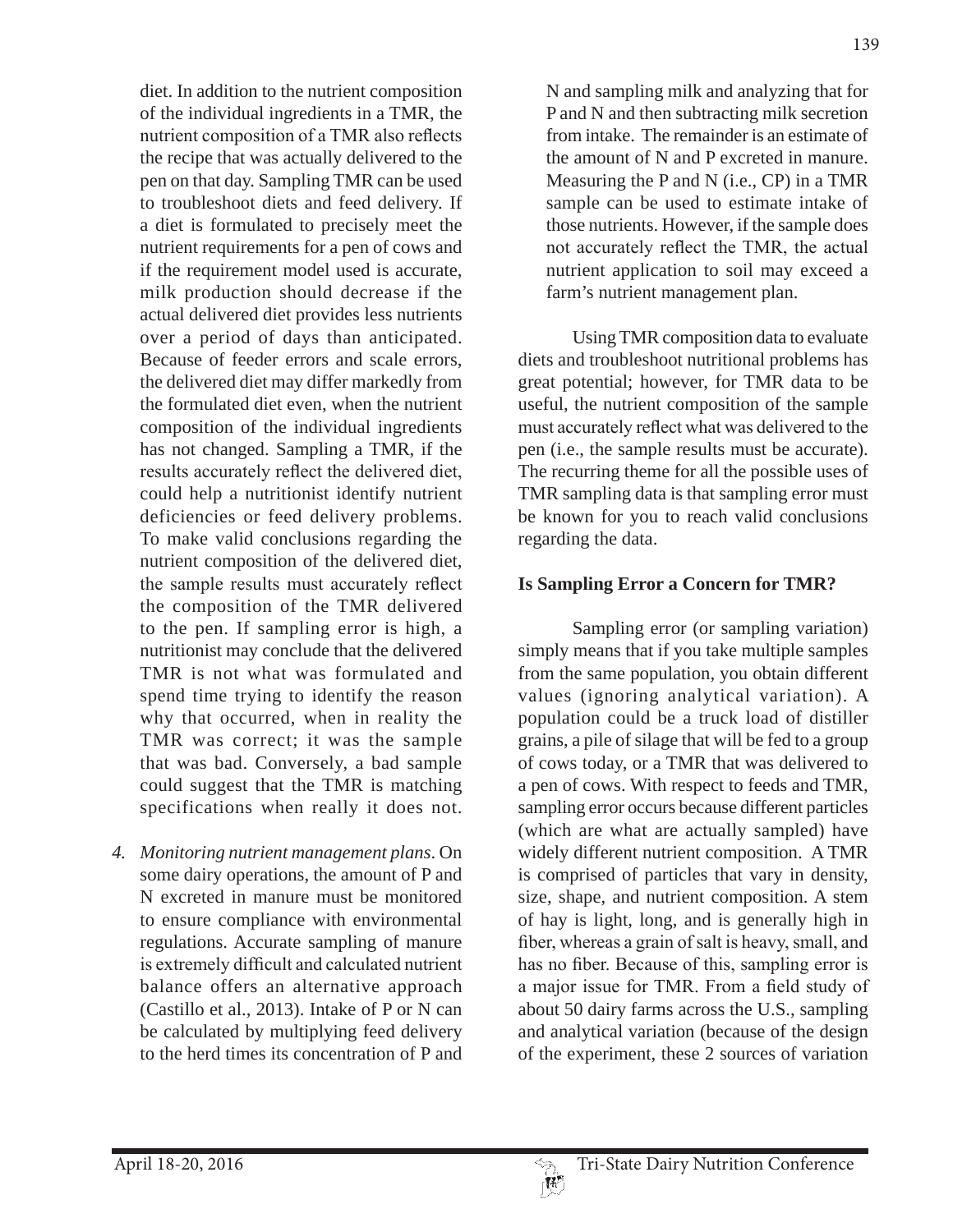could not be separated) accounted for 36 to 70% of the total within farm variation in TMR composition (the range represents different nutrients) over a 12-month period (St-Pierre and Weiss, 2015). Sampling error was great enough to have a substantial impact on interpretation of results (Table 1). For example, based on Table 1, you have a 10% chance that a single sample of TMR could have a CP concentration <16% when the true concentration was 17.1%. These large sampling errors reflect the heterogeneous nature of TMR and the ease at which poor samples can be taken.

 Improper sampling techniques could result in a sample having fewer small particles than the actual TMR. Small particles are often rich in starch, minerals, or protein, which means that in this case, the sample might have lower concentrations of those nutrients than the actual TMR. Because of the wide disparity between particles with respect to size and density, particle gradients can develop within a pile of TMR in the feed bunk. With mechanical movements, large light particles (such as pieces of hay) tend to rise to the top of a stack and dense small particles tend to sink. This means that a handful of TMR taken from the top of the pile may have higher NDF concentrations, and a handful of TMR taken from the bottom of the pile may be enriched in starch or protein.

# **TMR Sampling Project**

 To determine whether sampling method affected the accuracy (i.e., how close the nutrient composition of a TMR sample came to the true composition of the TMR) and precision (how much variation was observed among samples) of TMR sampling and to determine the overall accuracy of TMR sampling, a study was conducted at the Krauss Dairy Center at OARDC in Wooster. Three different pens with TMR that differed greatly in ingredient components (Table 2) were sampled for 3 consecutive days and then sampled again for 3 consecutive days the following week. Each TMR was sampled using 2 different sampling methods (discussed below) and a duplicate sample was taken each day from each method. Each sample was then assayed in duplicate for DM, NDF, and CP using standard wet chemistry methods at the OARDC Dairy Nutrition Lab. Dry ground samples were sent to Rock River Laboratory (Watertown, WI) and analyzed in duplicate for major and trace minerals using standard wet chemistry methods. This protocol allowed us to determine sampling error for 3 different types of TMR and whether sampling method could affect accuracy and precision. Not all the statistical analyses have been completed, so this paper will discuss mostly accuracy rather than precision.

# *Sampling protocols*

 Both protocols were performed immediately after the TMR was delivered to the pen. The simple protocol consisted of taking 1 handful of TMR every approximately 10 feet of the feed bunk, yielding about 6 handfuls per pen. The top, middle, and bottom third of the TMR was sampled alternatively as the sampler walked the feed bunk. The handfuls were placed into a large plastic bag. The handfuls were collected with the palm facing upward to reduce loss of small particles. That process was immediately repeated to yield a duplicate sample. The complex sampling protocol consisted of placing 4 trays (2 ft wide x 3 ft long x 8 inches tall in the manger just before TMR delivery. The trays were equally spaced across the bunk (Tray 1 was at the south end, then 2, 3, and 4). Immediately after feed was delivered, the 4 trays filled with TMR were pulled to the center aisle. At this point, the simple sampling protocol was conducted. After that was completed, the contents of Tray 1was emptied onto a clean sheet of plastic and mixed using a scoop. The contents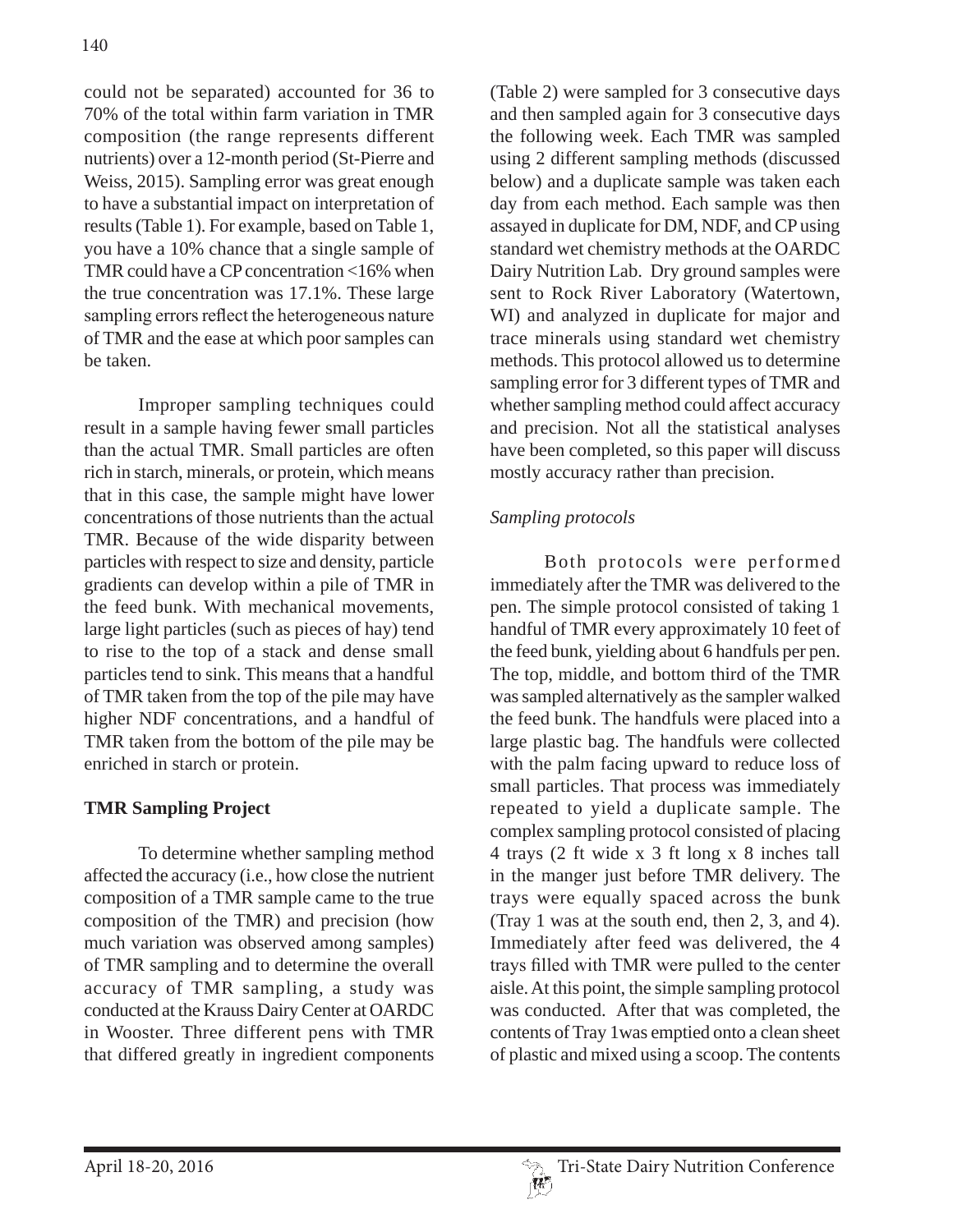was sectioned and 2 approximately 1/8 sections was removed with a scoop and placed into an empty, clean tray. That process was repeated with Tray 3. The subsample from Trays 1 and 3 were combined, thoroughly mixed, and a section was removed with a scoop and placed into a bag. The duplicate sample was obtained by repeating this process using the contents of Tray 2 and 4. The 4 samples per pen (2 sampling methods in duplicate) were brought to the lab and analyzed.

### *Determining accuracy*

 Each day the TMR were sampled, all TMR ingredients (silages, hays, concentrate mixes, and cottonseed) were sampled in duplicate and analyzed in duplicate using standard wet chemistry methods. Ingredient inclusion amounts were recorded electronically using commercially available TMR software. Multiplying inclusion rate by assayed composition (mean of the duplicate samples and duplicate assays) yielded what we considered the actual or true composition of the TMR.

### **Effect of Sampling Protocol**

 The effect of sampling protocol (simple vs. complex) on sampling variation was not consistent across the different TMR or across nutrients. For the majority of TMR and nutrients, protocol had no effect on sampling variation. The complex protocol had greater sampling variation than the simple method for DM concentration in TMR-1 (contained hay and cottonseed), for NDF concentrations for TMR-2 (contained hay), and TMR-3 (contained only silage and concentrate). Conversely, the complex protocol had statistically lower sampling variation for NDF concentration of TMR-1, for CP and Na in TMR-2, and Na in TMR-3. We hypothesized that for the most variable matrix (TMR-1 that contained silage concentrate, hay, and cottonseed), the complex sampling

method would be more consistent, and for the simplest matrix (TMR-3 with just silages and concentrate), sampling protocol would not have any effect on sampling variation. With respect to sampling variation, the simple protocol was generally just as good (and much easier and faster) than the complex method.

 We also statistically tested whether sampling protocol affected nutrient concentrations. This does not evaluate accuracy (e.g., the protocols could give similar numbers but both could be wrong). For most nutrients and TMR types, sampling protocol did not affect analytical results. The only meaningful difference between sampling protocols was for NDF concentration of TMR-3 (silage and concentrate only). The simple method yielded a mean of 46.1%, whereas the complex method had a mean of 43.2% (Table 3). If this was a consistent finding across TMR types (i.e., the simple method had higher NDF concentrations) ,it would likely mean that the protocol resulted in loss of small particles, but since this was only found with one TMR type, it may be just a spurious finding.

 Accuracy has a flexible definition depending on how good is good enough. If you were constructing a nuclear submarine, tolerances might be expressed in nanometers, but if you are digging a hole for a fence pole, tolerances may be several inches. For TMR accuracy, we decided that if a sample result was within 5% of the real value, the sample was accurate. Accuracy was evaluated for major nutrients (DM, NDF, and CP), phosphorus (because it can be used in nutrient management plans and because it is mostly in basal ingredients, not mineral supplements), sodium (because most sodium is from salt), and copper (as an example trace mineral). To evaluate accuracy, we calculated the deviation of the real value from each sample result and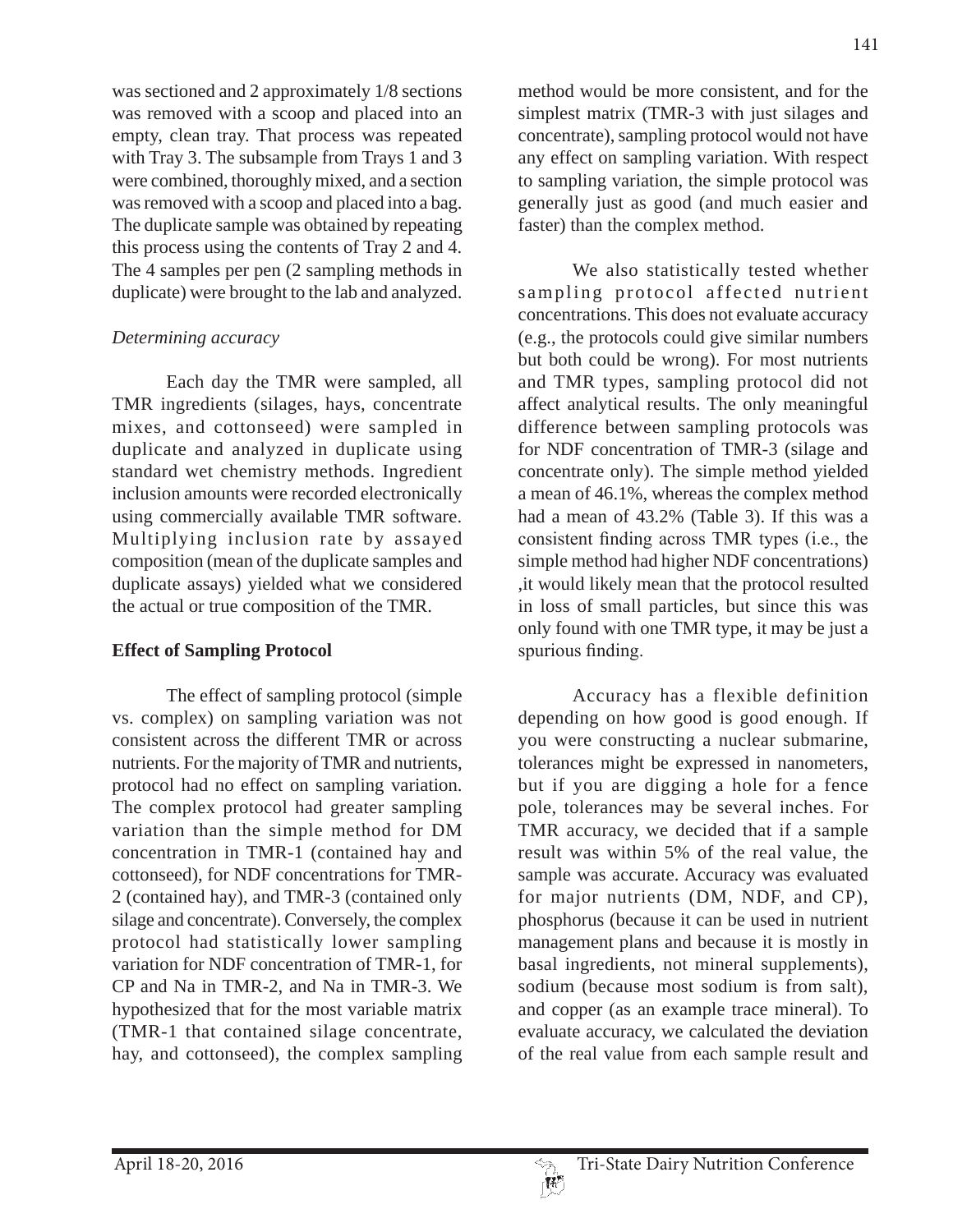we also calculated the mean of the duplicate samples (within each protocol) and calculated the deviation of the real value from that mean.

# *Minerals*

 About half the copper in the 3 TMR were from mineral supplements within the concentrate mix and about half was from basal ingredients. Taking a single sample using either protocol from any of the 3 types of TMR had absolutely no value in estimating the true concentration of copper. Of the 72 individual TMR samples (3 types of TMR x 6 days x 2 protocols x 2 duplicate samples  $= 72$ ), only 8 (11%) of the samples were within 5% of the true value and 39 samples (54%) were more than 20% different from the true value. Across sampling protocols and TMR types, samples usually had lower concentrations of Cu than the actual TMR. The samples for TMR-3 (silage and concentrate) were slightly less inaccurate compared with the other two types of TMR. The average deviation for TMR-1 and TMR-2 was about 25% (averaged across sampling protocol) and about 18% for TMR-3. Taking duplicate samples and averaging slightly improved the accuracy of TMR samples for copper, but the results were generally so inaccurate as to be useless. Only 1 (3%) of the duplicate means was within 5% of the true mean, and 17 of the means (47%) were more than 20% different from the mean.

 The vast majority of sodium in these TMR was from added salt contained in the concentrate mix; therefore, sodium can be used as a marker of concentrate inclusion accuracy and the uniformity of the mix. On average, sample concentrations of sodium were higher than true concentrations for TMR-1 (hay and cottonseed) and TMR-3 (silage) but lower for TMR-3 (hay). Both sampling protocols had the same pattern. No difference in accuracy of single samples was found between the 2 sampling

protocols, and results for sodium were similar to those for copper. For sodium, individual samples from TMR-2 (included hay) were more accurate than for the other 2 types of TMR (average deviation for TMR-2 was about 10% compared with about 22% for the other 2 TMR). We do not have a reason why that type of TMR yielded more accurate sampling results. Overall, single samples for sodium were not accurate; only 12 of the samples (17%) were within 5% of the actual concentration and 29 samples (40%) were more than 20% different from actual concentrations. Taking duplicate samples and averaging did not improve the accuracy greatly. Only 6 duplicate means (17%) were within 5% of the actual value.

 Unlike sodium and copper, essentially all the phosphorus in the 3 TMR was from basal ingredients not mineral supplements. Across sampling protocols and TMR types, concentrations of P in samples was less than the actual concentration. Sampling method or TMR type had no effect on accuracy; accuracy was poor for everything. Only 2 samples (3%) had P concentrations within 5% of the true concentrations and 23 samples (31%) differed from the true values by more than 20%. Averaging duplicate samples did not improve accuracy. These data bring into question the use of TMR sample data to calculate P balance on farm as part of a nutrient management plan. The overall conclusion of these data is that a single TMR sample has little value in assessing the accuracy of mineral delivery and averaging duplicate samples probably will not help very much. Indeed averaging all the samples within a protocol was still not accurate for minerals (Table 3).

# *Macronutrients*

 Sampling a TMR was accurate for estimating its true DM concentration. This was true for both sampling protocols and all 3 types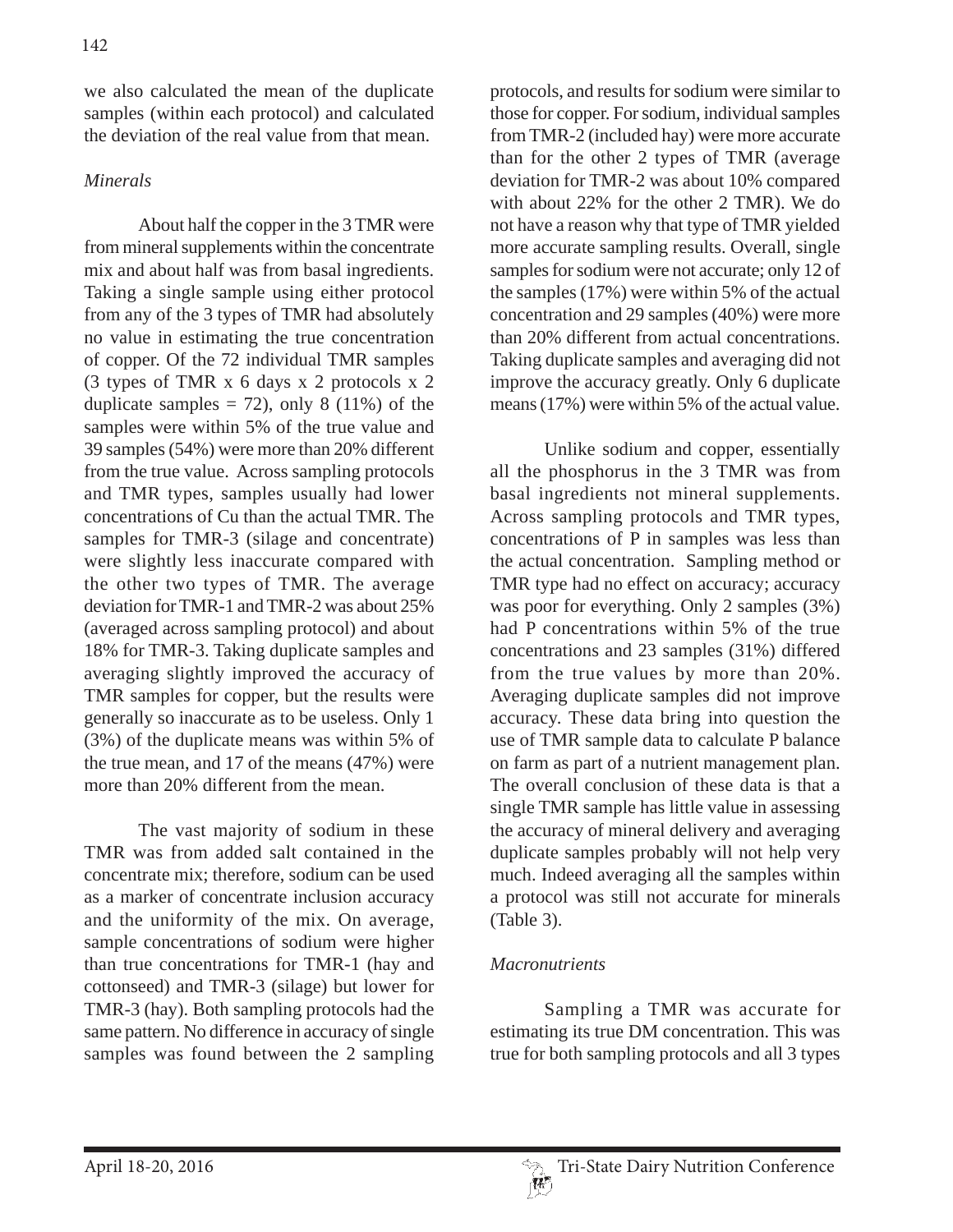of TMR. The average deviation was <3% and 96% of the samples were within 5% of the true values. Sampling TMR using either method accurately reflected the CP concentration of the TMR. Differences in accuracy between sampling protocols were minor. For TMR-2 and TMR-3, a single sample was within 5% of the true concentration of CP 80% of the time and only 1 sample (TMR-2) was >10% different from the true value. Single samples were less reliable for the TMR with hay and cottonseed (54% of the samples were within 5% of the true value and 8% of the samples were more than 10% different from the mean). Averaging duplicate samples eliminated the extreme error (no mean was more than 8% different from the true value and most means were within 6% of the mean).

 As with all other nutrients, sampling protocol had no effect on accuracy for NDF concentrations and accuracy did not differ greatly between the TMR types. A single sample to assess the NDF concentration of a TMR was less reliable than for CP. Only 50% of the single samples were within 5% of the true concentration for NDF and almost 20% of the samples differed by more than 10% (Figure 1; Table 3). Using means of duplicates increased the chance of being within 5% of the mean (60% of the means were within 5% of the true values), but more importantly, means greatly reduced the chances to obtain extreme deviations (10% of the means were more than 10% different from the true value).

# **Conclusions**

 Using a simple, yet good sampling technique for obtaining TMR samples was generally accurate for macronutrients (DM, NDF, and CP); however, using results from a single sample had a high risk of being very wrong (>10% different) with respect to NDF.

Taking duplicate samples and averaging reduced the risk of being wrong but did not greatly increase overall accuracy. Sampling TMR did not accurately assess mineral delivery.

# **References**

Castillo, A.R., N.R. St-Pierre, N. Silva del Rio, and W.P. Weiss. 2013. Mineral concentrations in diets, water, and milk and their value in estimating on-farm excretion of manure minerals in lactating dairy cows. J. Dairy Sci. 96:3388- 3398.

McBeth, L.J., N.R. St-Pierre, D.E. Shoemaker, and W.P. Weiss. 2013. Effects of transient changes in silage dry matter concentration on lactating dairy cows. J. Dairy Sci. 96:3924-3935.

Oelberg, T.J. 2015. Effective outcomes of TMR audits. Proc. Tri-State Dairy Nutr. Conf. pgs. 121-132.

Sova, A.D., S.J. LeBlanc, B.W. McBride, and T.J. DeVries. 2014. Accuracy and precision of total mixed rations fed on commercial dairy farms. J. Dairy Sci. 97:562-571.

St-Pierre, N.R., and W.P. Weiss. 2015. Partitioning variation in nutrient composition data of common feeds and mixed diets on commercial dairy farms. J. Dairy Sci. 98:5004- 5015.

Weiss, W.P., C.T. Hill, and N. St-Pierre. 2014. Proper sampling and sampling scheduling can prevent reduced milk yields. Proc. Tri-State Dairy Nutr. Conf. pgs. 149-162.

Weiss, W.P., D. Shoemaker, L.R. McBeth, P. Yoder, and N.R. St-Pierre. 2012. Within farm variation in nutrient composition of feeds. Proc. Tri-State Dairy Nutr. Conf. pgs. 103-140.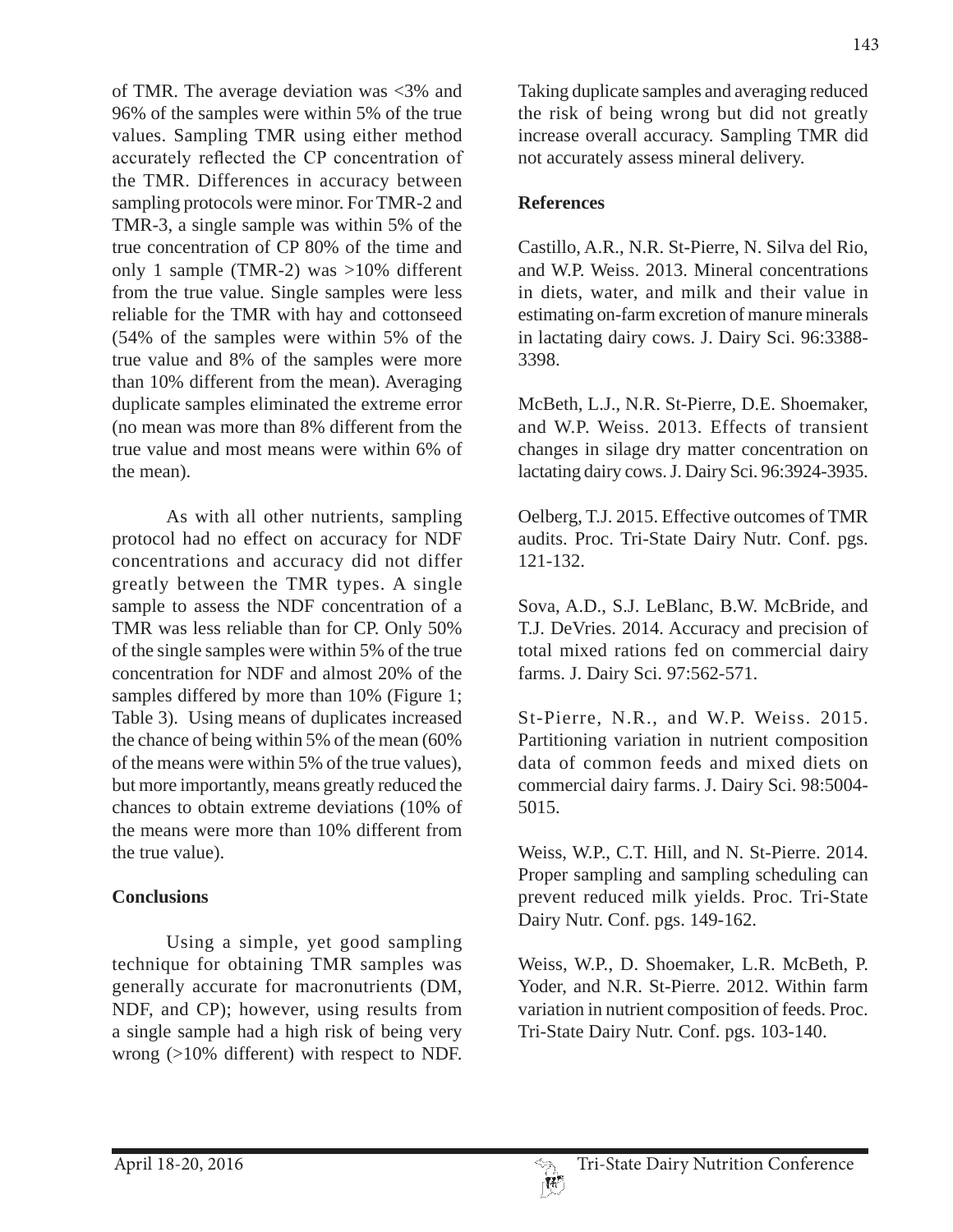Weiss, W.P., D.E. Shoemaker, L.R. McBeth, and N.R. St-Pierre. 2013. Effects on lactating dairy cows of oscillating dietary concentrations of unsaturated and total long-chain fatty acids. J. Dairy Sci. 96:506-514.

Yoder, P.S., N.R. St-Pierre, K.M. Daniels, K.M. O'Diam, and W.P. Weiss. 2013. Effects of short term variation in forage quality and forage to concentrate ratio on lactating dairy cows. J. Dairy Sci. 96:6596-6609.

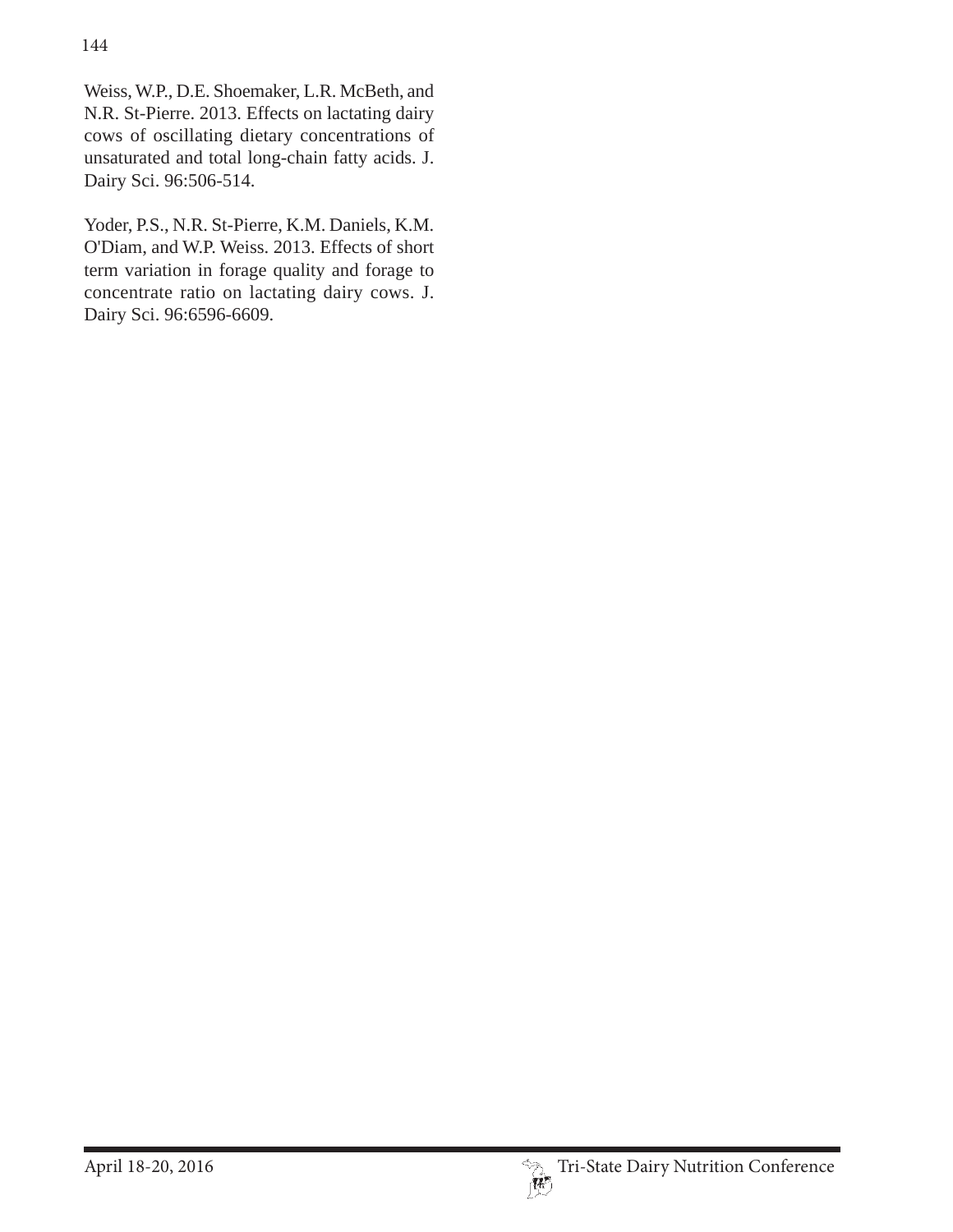|               |      |           | Sampling +analytical variation |  |
|---------------|------|-----------|--------------------------------|--|
| Nutrient      | Mean | <b>SD</b> | $80\%$ range <sup>1</sup>      |  |
| DM, %         | 48.3 | 2.91      | $44.6 - 52.0$                  |  |
| NDF, % of DM  | 32.9 | 1.81      | $30.6 - 35.2$                  |  |
| CP, % of DM   | 17.1 | 0.89      | $16.0 - 18.2$                  |  |
| $P, \%$ of DM | 0.41 | 0.030     | $0.37 - 0.45$                  |  |
| Na, % of DM   | 0.42 | 0.091     | $0.30 - 0.54$                  |  |
| Cu, ppm       | 23   | 5.1       | $16.5 - 29.5$                  |  |

**Table 1.** Sampling variation in TMR samples taken from 49 farms (one pen per farm) over a 12-month period (St-Pierre and Weiss, 2015).

<sup>1</sup>Assuming a normal distribution, 80% of the samples should fall within this range. 10% of the samples would be higher than the highest value and 10% would be lower than the lowest value.

|                          | TMR-1 | TMR-2 | TMR-3 |  |
|--------------------------|-------|-------|-------|--|
| Corn silage              | 43    | 19    | 22    |  |
| Alfalfa silage           |       | 32    |       |  |
| Mixed silage             |       | 21    | 58    |  |
| High quality grass hay   |       |       |       |  |
| Low quality grass hay    |       |       |       |  |
| Whole cottonseed         | 10    |       |       |  |
| Concentrate <sup>1</sup> |       | 19    |       |  |

**Table 2.** Ingredient composition of three types of TMR (% of DM).

<sup>1</sup>A different concentrate mix was fed in each TMR but the primary ingredients were ground corn, soybean meal, and minerals. The concentrate was fed as a meal.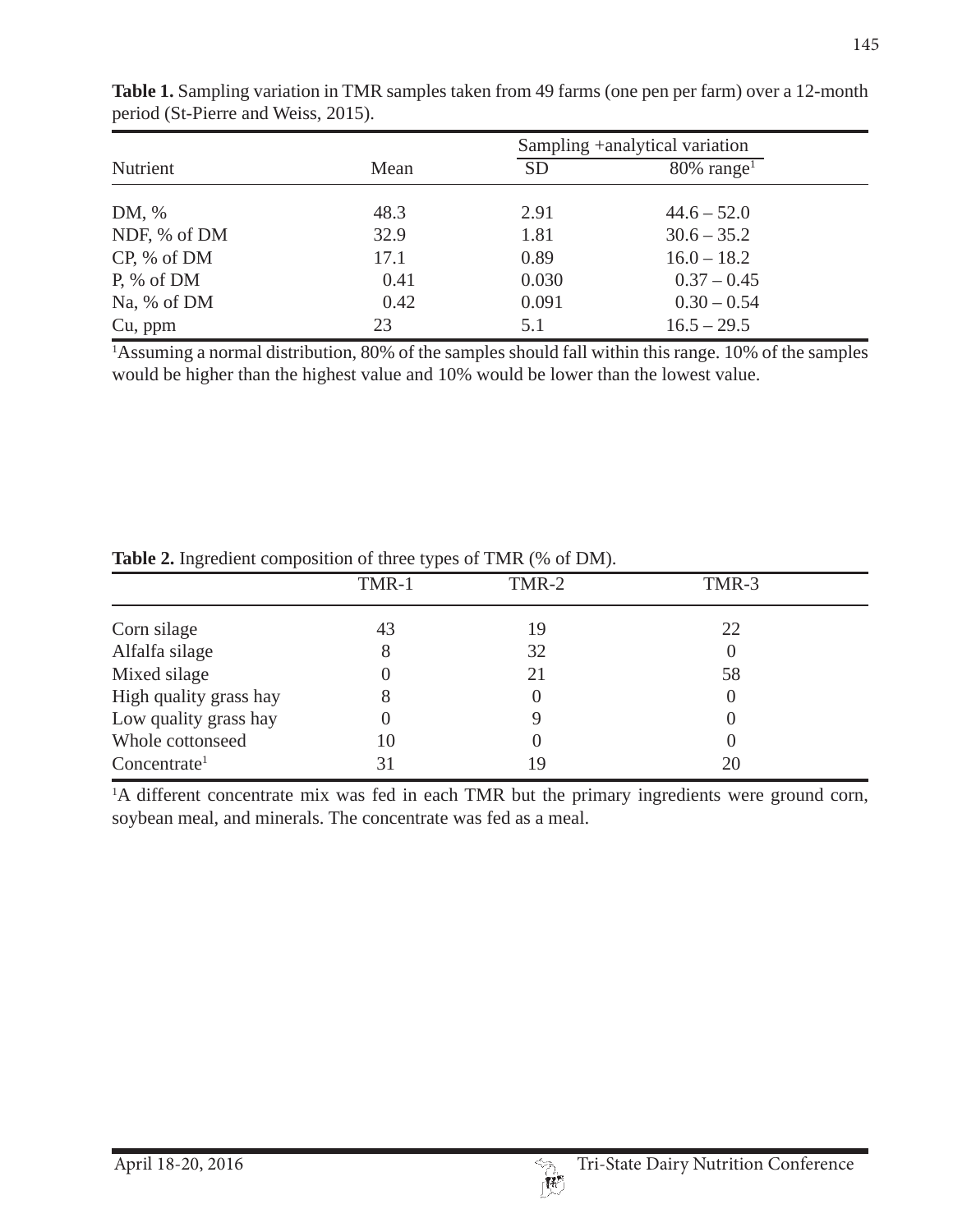|         | True Concentration <sup>2</sup> |               | Simple Protocol <sup>3</sup> |               | Complex Protocol <sup>3</sup> |               |  |
|---------|---------------------------------|---------------|------------------------------|---------------|-------------------------------|---------------|--|
|         | Mean                            | Range         | Mean                         | Range         | Mean                          | Range         |  |
| DM, %   |                                 |               |                              |               |                               |               |  |
| TMR-1   | 55.5                            | $55.4 - 57.5$ | 55.1                         | $53.9 - 56.5$ | 54.6                          | $48.6 - 56.9$ |  |
| TMR-2   | 52.1                            | $50.8 - 54.2$ | 51.3                         | $49.8 - 53.5$ | 51.7                          | $50.0 - 53.1$ |  |
| TMR-3   | 49.7                            | $48.5 - 50.7$ | 48.7                         | $46.7 - 50.9$ | 49.5                          | $48.1 - 51.2$ |  |
| NDF, %  |                                 |               |                              |               |                               |               |  |
| TMR-1   | 32.4                            | $31.2 - 34.2$ | 31.5                         | $28.4 - 35.0$ | 32.2                          | $29.7 - 35.3$ |  |
| TMR-2   | 41.8                            | $41.2 - 43.0$ | 43.7                         | $41.1 - 48.6$ | 42.4                          | $39.2 - 46.4$ |  |
| TMR-3   | 45.8                            | $44.8 - 47.4$ | 46.1                         | $42.5 - 50.3$ | 43.2                          | $39.7 - 47.2$ |  |
| CP, %   |                                 |               |                              |               |                               |               |  |
| TMR-1   | 16.4                            | $15.8 - 16.8$ | 15.7                         | $14.5 - 16.6$ | 15.3                          | $15.8 - 16.8$ |  |
| TMR-2   | 13.1                            | $13.0 - 13.2$ | 12.9                         | $11.6 - 13.5$ | 13.0                          | $12.3 - 13.4$ |  |
| TMR-3   | 12.5                            | $12.2 - 13.0$ | 12.4                         | $11.9 - 13.1$ | 12.8                          | $12.1 - 13.2$ |  |
| P, %    |                                 |               |                              |               |                               |               |  |
| TMR-1   | 0.38                            | $0.35 - 0.40$ | 0.32                         | $0.28 - 0.34$ | 0.32                          | $0.28 - 0.35$ |  |
| TMR-2   | 0.29                            | $0.28 - 0.30$ | 0.23                         | $0.21 - 0.26$ | 0.23                          | $0.20 - 0.25$ |  |
| TMR-3   | 0.27                            | $0.25 - 0.29$ | 0.24                         | $0.21 - 0.26$ | 0.23                          | $0.19 - 0.27$ |  |
| Na, %   |                                 |               |                              |               |                               |               |  |
| TMR-1   | 0.12                            | $0.10 - 0.13$ | 0.14                         | $0.11 - 0.18$ | 0.14                          | $0.12 - 0.17$ |  |
| TMR-2   | 0.07                            | $0.06 - 0.08$ | 0.06                         | $0.06 - 0.08$ | 0.06                          | $0.06 - 0.08$ |  |
| TMR-3   | 0.12                            | $0.09 - 0.14$ | 0.13                         | $0.11 - 0.15$ | 0.13                          | $0.11 - 0.15$ |  |
| Cu, ppm |                                 |               |                              |               |                               |               |  |
| TMR-1   | 14.6                            | $13 - 17$     | 11.6                         | $8 - 16$      | 12.6                          | $7 - 16$      |  |
| TMR-2   | 19.2                            | $18 - 20$     | 14.5                         | $9 - 19$      | 13.8                          | $8 - 17$      |  |

**Table 3.** The true nutrient concentrations of three TMR (measured over a 6-day period) and concentrations obtained from sampling the TMR using a simple or complex protocol. All values are on a DM basis<sup>1</sup>.

<sup>1</sup>TMR-1 contained silages, hay, whole cottonseed, and concentrate; TMR-2 contained silages, hay, and concentrate; TMR-3 contained silages and concentrates.

2 True concentrations were determined using composition data of the TMR ingredients and actual inclusion rates. The range represents concentrations over a 6-day period.

<sup>3</sup>The simple protocol consisted of taking handfuls of TMR across the feed bunk. The complex protocol consisted of putting trays in the feed bunk prior to feed delivery and sampling from the trays. The mean was calculated across 6 days and duplicate samples each day (within sampling protocol). Range represents the lowest and highest value for a sample.